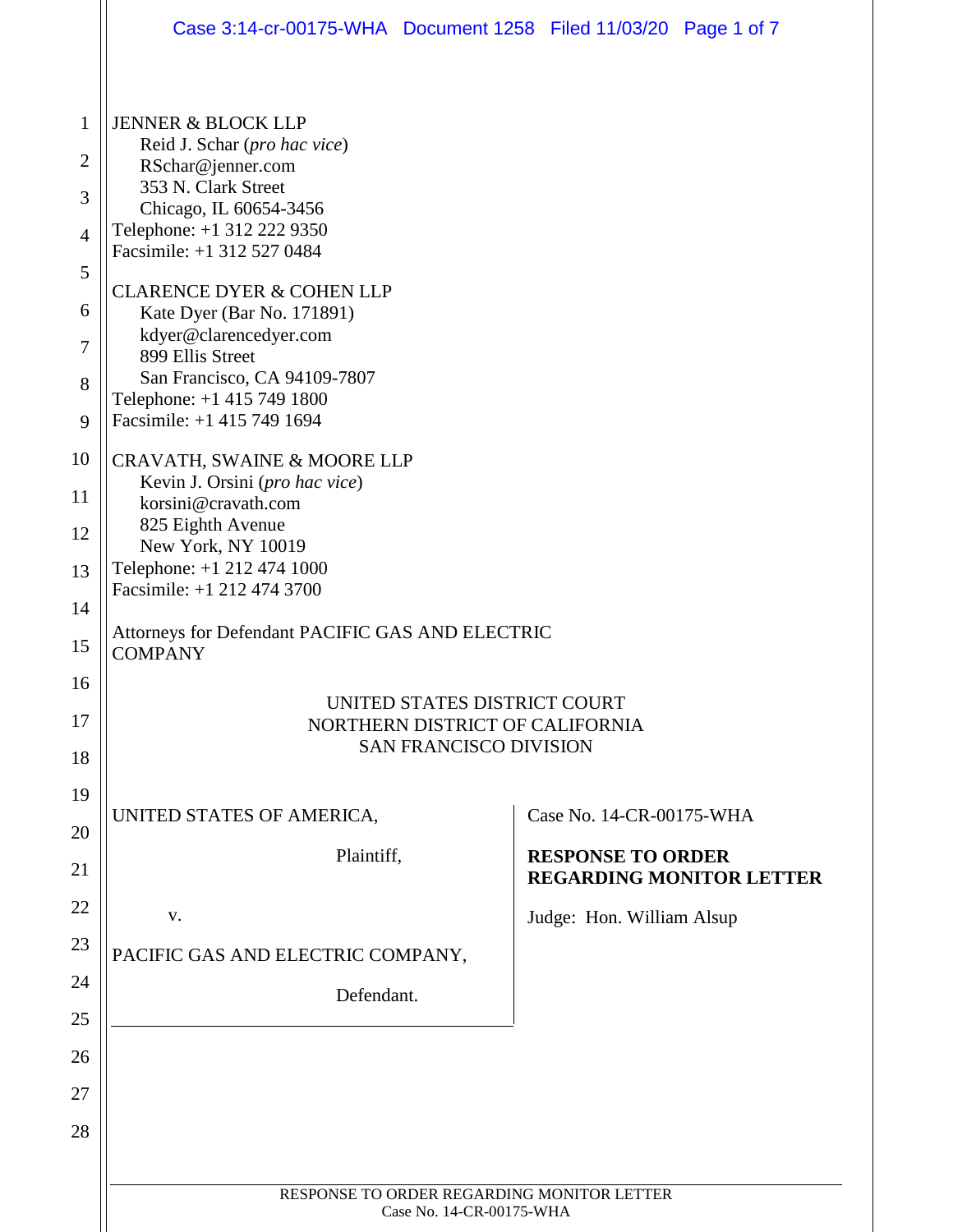1 2 3 4 Defendant Pacific Gas and Electric Company ("PG&E") respectfully submits this response to the Court's October 20, 2020 order for PG&E to respond to the Monitor's letter providing an update on PG&E's vegetation management and infrastructure inspection operations.

5

## **I. ENHANCED VEGETATION MANAGEMENT**

6 PG&E did not programmatically target low-risk line miles for work in its Enhanced Vegetation Management ("EVM") program during 2019. In 2019, PG&E devised a relative wildfire risk ranking for distribution circuits and used those rankings as an input in selecting areas for EVM work. PG&E did not intend at any time to schedule EVM work by relying solely on the risk rankings. Instead, those rankings were intended to be used as one input among many, including weather, permitting requirements, local workforce inputs, community preferences, coordination of work with routine vegetation management work, and coordination with other wildfire mitigation work, to help guide which lines were selected for EVM. By the end of 2019, approximately 40% of the miles completed and more than 50% of the trees worked (removed or trimmed) as a result of the EVM program were in the top 100 highest-risk circuits as identified by the risk model in use at the time.

While those figures reflect a significant reduction in wildfire risk, PG&E also accepts and agrees with the Monitor's view that in making operational decisions PG&E must give greater weight to working the riskiest areas first and must do so in a more rigorous, consistent and measurable way. PG&E has put in place specific processes to further emphasize risk ranking for EVM scheduling in 2021.

Specifically, under leadership from a recently appointed Chief Risk Officer—who reports to the CEO, updates the Board frequently and has been consulting directly with the Monitor as well as other independent safety observers—PG&E is developing a more rigorous, systematic and transparent process for selecting areas to be worked for EVM so that the percentage of PG&E's work that is targeted toward the riskiest areas increases. For the 2021 workplan, PG&E's Chief Risk Officer will be responsible for overseeing, among other things, a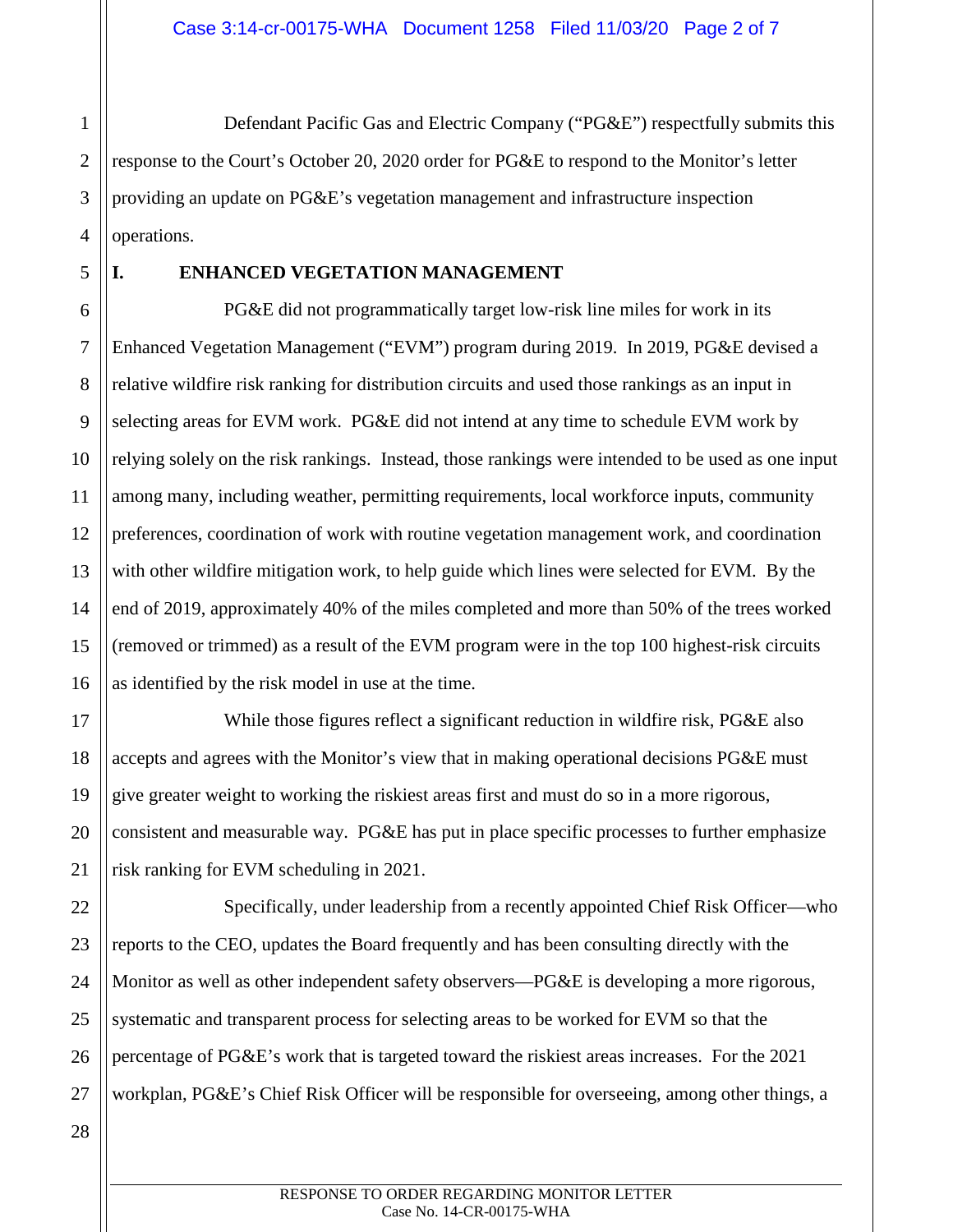#### Case 3:14-cr-00175-WHA Document 1258 Filed 11/03/20 Page 3 of 7

2 3 4 5 6 7 8 9 10 programmatic approach to selecting areas for work and measuring in advance what percentage of risk will be eliminated under the current approved risk model, as well as coordinating such work with system hardening efforts. In areas where insufficient risk will be eliminated, the Chief Risk Officer's mandate is to re-evaluate whether there is a different approach to eliminate more risk. Part of this effort will entail evolving from exclusively volume-based metrics (such as completed miles) to metrics that also quantify risk reduction. Reporting to the Chief Risk Officer on these efforts will be PG&E managers responsible for Wildfire Safety, Major Projects, Asset and Risk Management, and Audit. PG&E has invited the Monitor to attend and provide feedback during the weekly meetings of this group to review and consider the plans and risk reduction targets for EVM and other wildfire mitigation work in 2021.

13 14 15 16 17 18 19 20 22 23 The EVM program, which is the first of its kind at PG&E, was stood up very quickly in 2019 to address wildfire risk in High Fire-Threat District ("HFTD") areas in PG&E's service territory. It was unprecedented in scale and scope, involving thousands of qualified arborists and tree workers. The program was (and is) performed in addition to PG&E's historical and ongoing vegetation management work and is designed to go beyond what is needed to satisfy regulatory requirements. Last year, the program navigated uncharted territory and required a mid-stream change in scope necessitated by a CPUC decision regarding the removal of healthy trees. These circumstances caused contractor confusion and required PG&E to undertake numerous steps mid-year to address problems in the execution of this new program. These steps included 100% work verification, increased contractor training, contractor competency tests, and numerous changes to improve EVM recordkeeping. PG&E devoted intense effort to both implementing these improvements and keeping the program on track, and they resulted in demonstrable improvements in the quality of work in the back end of 2019.

As a result of the EVM program, PG&E assessed over 1 million trees in 2019 and trimmed or removed over 180,000 of them, at a cost of over \$400 million. Of those 180,000 trees trimmed or removed in 2019, over 94,000 were in the top 100 highest-risk circuits. The

21

24

25

26

1

11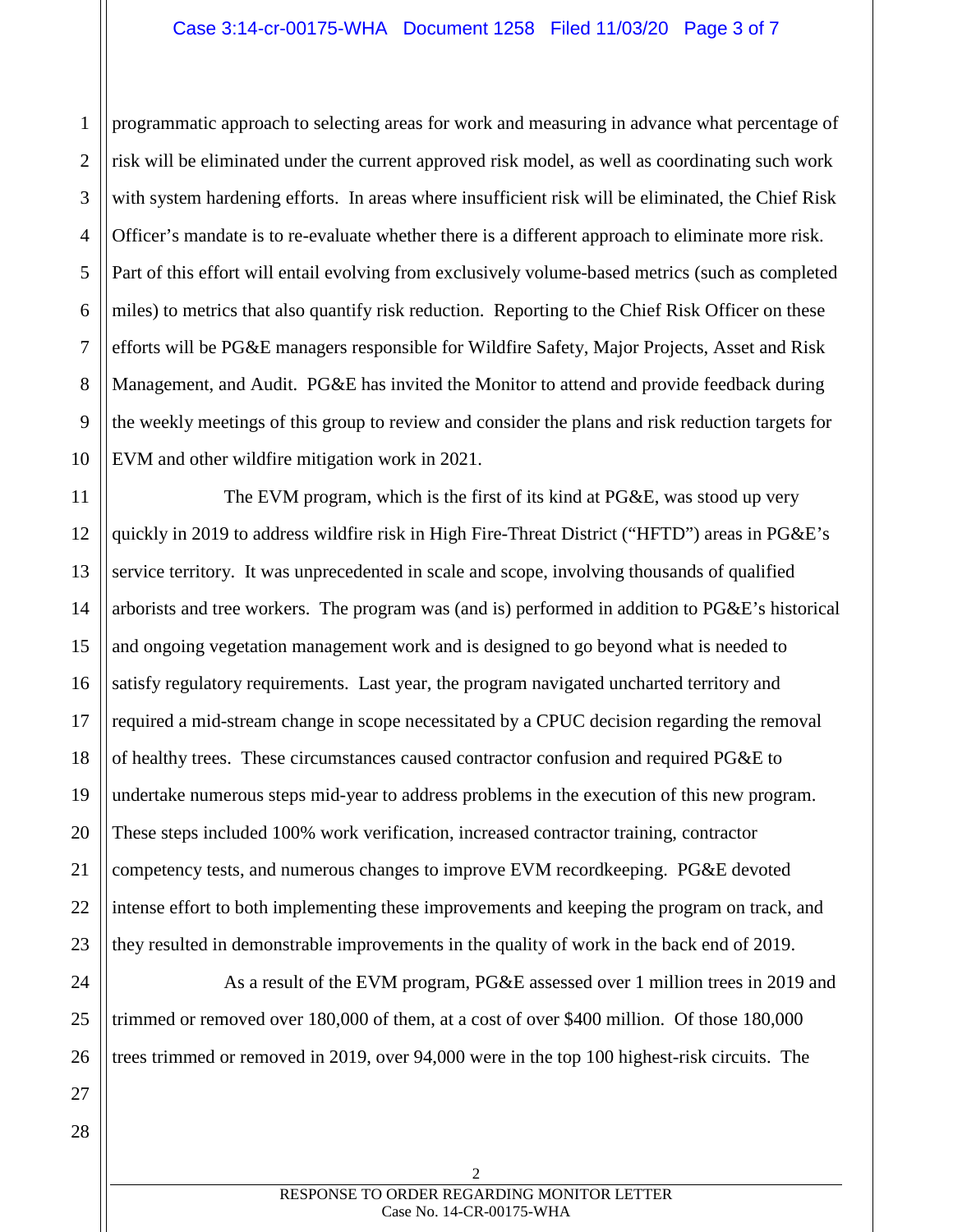2 work on all 180,000 trees mitigated potential hazards to PG&E powerlines in areas designated by the CPUC as posing a high fire threat.<sup>1</sup>

3 4 5 6 7 8 9 10 11 12 13 For 2020, the Monitor team has found approximately 4.82 potential exceptions per mile during its vegetation management inspections, which is an average figure over both miles where work verification is complete, pursuant to PG&E's 100% work verification policy, and miles where work verification is still pending. For miles that have completed PG&E's EVM process—*i.e.*, have been work-verified—the "potential exception" rate is 3.4 per mile, with approximately 95% of the individual line segments reviewed having no potential exceptions. PG&E takes every potential exception seriously, sending personnel back to the tree to understand whether the potential exception is due to a miss, due to differing judgments by the relevant arborists, or another factor. While PG&E does not believe the overall quality of its EVM work has regressed in 2020, the Monitor has identified issues that were missed, and the process has provided valuable feedback to PG&E and its contractor crews.

# 14

1

# **II. INSPECTIONS OF 500 KV TOWERS**

15 16 17 18 The Monitor reports that PG&E did not perform enhanced climbing inspections of certain transmission towers in HFTD areas by August 31, 2020, despite PG&E's initial internal target to conduct such inspections before peak fire season. The Monitor's report is correct. PG&E notes the following points to provide additional context.

19 20 21 22 23 *First*, PG&E's Wildfire Mitigation Plan targets completion of this year's inspections of transmission towers by December 31, 2020, not August 31, 2020. PG&E is on track to meet its Wildfire Mitigation Plan targets for such inspections. The issue identified by the Monitor relates to PG&E's more ambitious internal targets with respect to a specific set of PG&E transmission towers—500 kV towers.

25 26 27 <sup>1</sup> The 180,000 trees worked as part of the 2019 EVM program were associated with a greater number of miles than the approximately 2,500 miles of EVM work that were completed in 2019. PG&E did not count a line segment as complete unless the entire segment passed all steps of the EVM process, including completion of work on all designated trees and passing work verification. For that reason, PG&E worked a significantly larger number of miles under the EVM program during 2019 than it completed.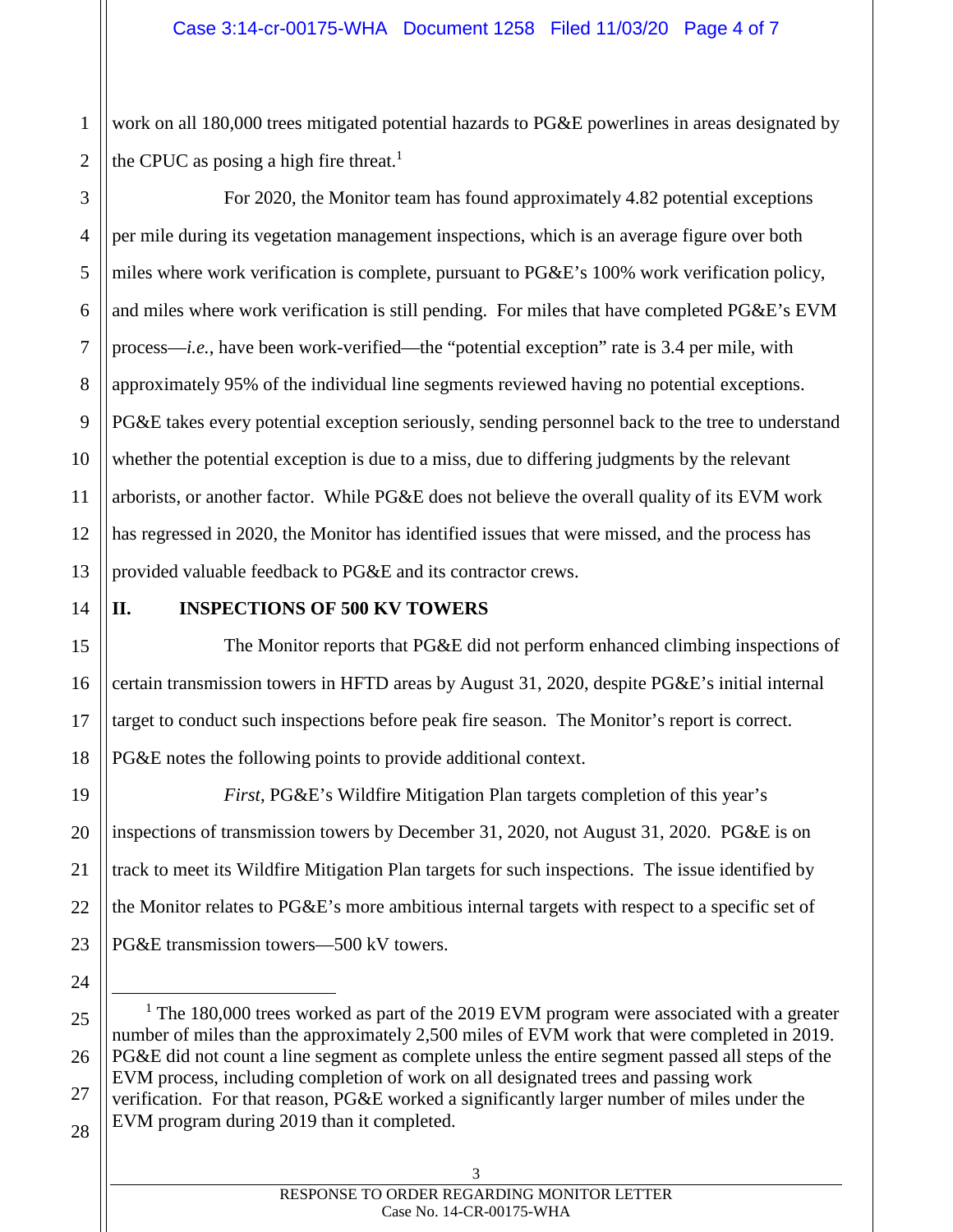1 2 3 4 5 6 7 8 9 10 11 12 13 *Second*, PG&E initially planned to complete *all* 500 kV climbing inspections scheduled for 2020 before August 31, not just those in HFTD areas; accordingly, PG&E did not specifically prioritize 500 kV towers in HFTD areas, as all 500 kV towers were planned to be inspected before peak wildfire season. Due to operational delays associated with digitizing inspection forms for 500 kV towers, however, these inspections were not started until early August. At that time, the work execution group was not given specific guidance on where to initiate the inspections following the delay, and the decision was made to start in non-HFTD areas where about 60% of the 500 kV towers are located. This was a process breakdown. That decision did not align with PG&E's intent to prioritize work in a risk-informed manner, and PG&E is examining the episode to learn from it. Further, as part of the Chief Risk Officer's mandate described above, the Chief Risk Officer will be responsible for increasing guidance, oversight and accountability for adhering to a risk-informed plan for asset inspections, as well as for EVM and other wildfire mitigation work.

14 15 16 17 18 When the Monitor learned that towers in HFTD areas were not being prioritized, it raised it with PG&E managers in early October, and PG&E agreed with the Monitor that it should prioritize HFTD areas and promptly took steps to do so. As of October 26, 2020, PG&E has completed 656 out of 1,117 inspections in HFTD areas and 1,424 out of 1,767 inspections in non-HFTD areas.

19 20 21 22 23 24 25 26 *Third*, while it does not change the fact that PG&E should have prioritized inspections of 500 kV towers in HFTD areas, it is important to note that the 500 kV towers in the HFTD areas are assets that have been inspected frequently in the last year and a half. During that time, each of these towers has been subject to three inspections—one ground inspection, one climbing inspection, and one inspection by aerial drone—and multiple helicopter patrols. This year alone, before peak fire season, PG&E performed a ground inspection and three helicopter patrols on each tower. Last year, PG&E subjected each of these towers to both a climbing inspection and an inspection by drone. The climbing inspections that PG&E is doing this year

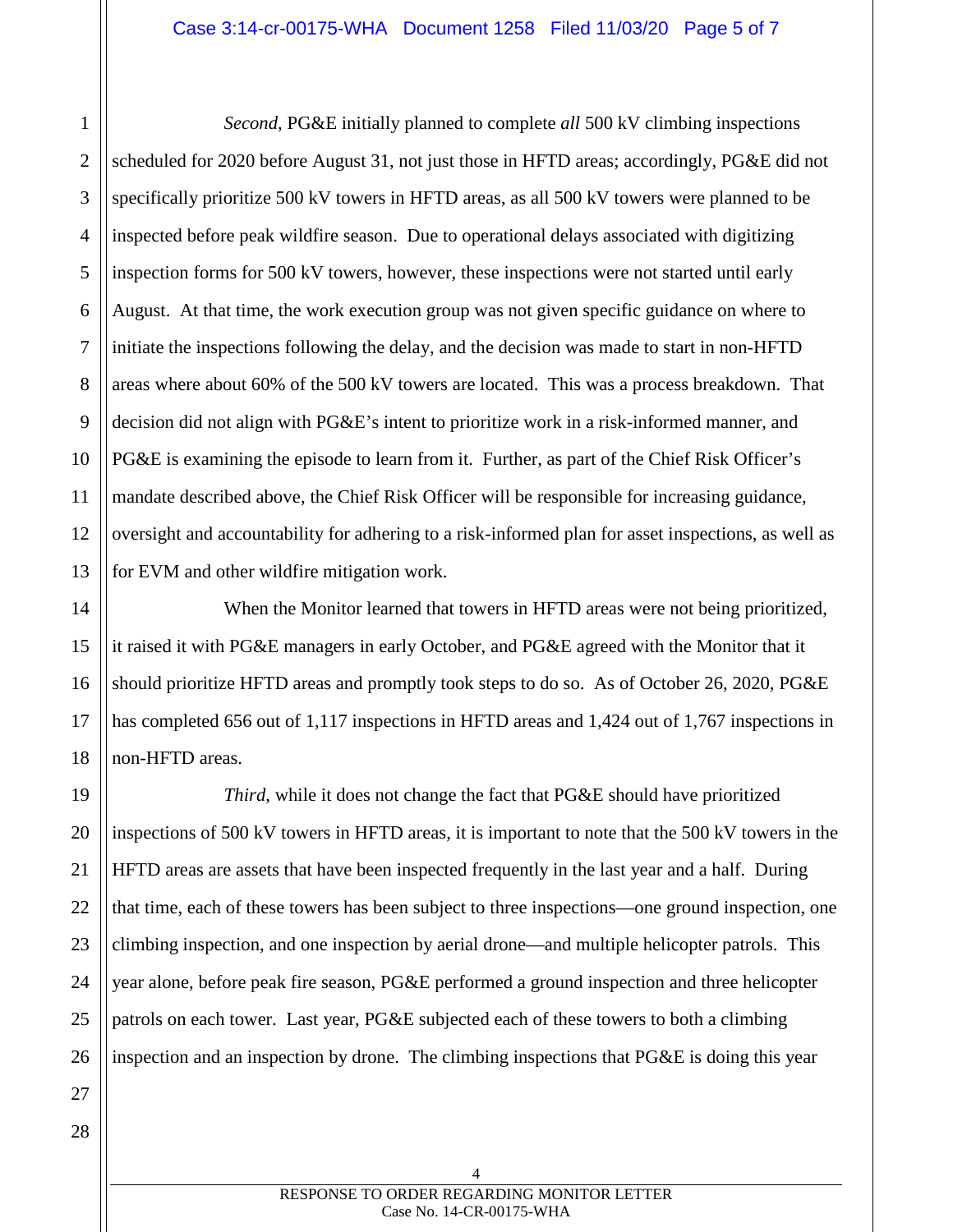### Case 3:14-cr-00175-WHA Document 1258 Filed 11/03/20 Page 6 of 7

on the 500 kV towers in HFTD areas are in addition to all of the other inspections and patrols performed recently.<sup>2</sup>

PG&E is focused on making its EVM program and asset inspections as effective and efficient as possible and will continue to evolve these programs based on experience, as well as the Monitor's valuable feedback.

\* \* \*

 PG&E notes that, based in part on its own review of 2019 asset inspections and in part on feedback from the Monitor regarding those inspections, PG&E is implementing a quality management function for asset inspections (beyond PG&E's standard work verification processes and the review that the Centralized Inspection Review Team already performs) that will identify potential exceptions based on a combination of random and targeted statistical sampling of data generated by inspections.